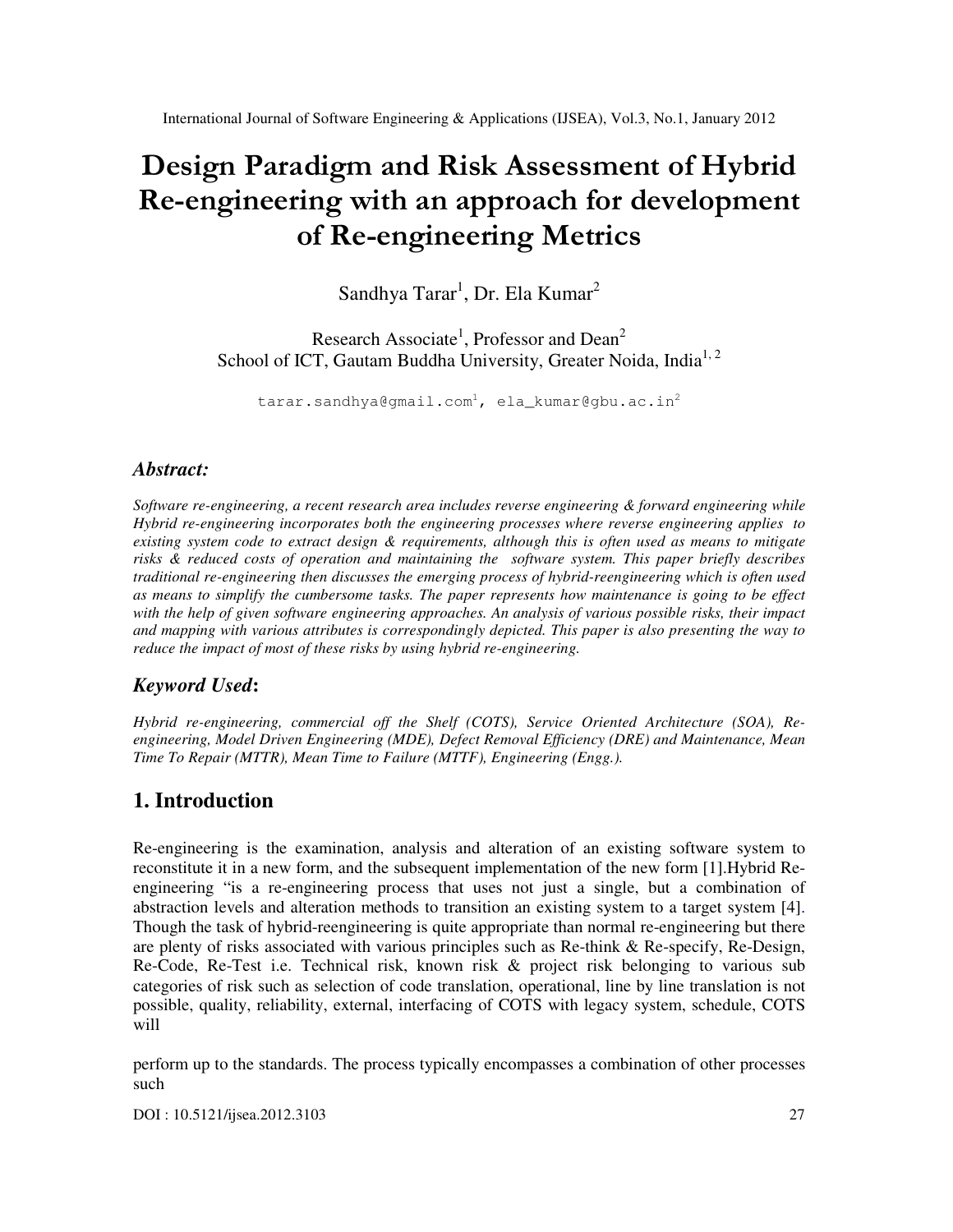International Journal of Software Engineering & Applications (IJSEA), Vol.3, No.1, January 2012 as reverse engineering, re-documentation, restructuring, translation and forward engineering. As the software industry moves to a new era, many new software design methodologies are developed, improving software reusability and maintainability, and decreasing development and maintenance time. But most companies have legacy systems that are out of data and costly to maintain. These systems cannot just be replaced with new systems. They contain corporate information and implied decisions that would be lost. They also are an investment, and were too costly to develop and evolve just to discard.

For these purposes, re-engineering becomes a useful tool to convert old, obsolete systems to more efficient, streamlined systems. But project development is always short on time and money, making the need to look at alternatives necessary. The use of COTS packages is seen as a way to increase reliability while decreasing development and test time. Translation of code is a means of decreasing time and cost. This has resulted in a combination of the development methods into a form of hybrid re-engineering. Hybrid re-engineering is a reengineering process that uses not just a single, but a combination of abstraction levels and alteration methods to transition an existing system to a target system.

- **1.1 Re-engineering Model:** The goal is to understand the existing software (specification, design and implementation) and then to re-implement it to improve the functionality, performance or implementation of the system and it is used to maintain the existing functionality and prepare for functionality to be added later, achieving greater reliability, preparation for functional enhancement, improve maintainability & migration [1]. Software re-engineering was described by Chikofsky, E. and Cross [18].
- **1.2 System Re-engineering:** Re-structuring or re-writing part or all of a legacy system without changing its functionality considered as system re-engineering [2]. It applies where subsystem of a larger system require frequent maintenance [3]. Re-engineering involves adding effort to make functionality of those systems easier to maintain. The system may be restructured and re-documented [13]. Generally, there are following phases of software reengineering : Source code translation, Reverse engineering, Program structure improvement, Program modularisation and Data re-engineering.

# **2. Related Work:**

Re-engineering is generally discussed as "business process change". Such change imposes new requirements on systems. Pooley et. al. include re-engineering in business process change not only changes over time within one organization but also the situation presenting many of the same problems in which a system developed in one organization and to be used in another[15]. Expert in re-engineering are much rarer than are experts in design and most of the engineers do not have much research experience in this area[13]. The problems with legacy systems had posed everywhere in the world. Brodie et. al. define a legacy system as one that significantly resists modification and evolution to meet new and constantly changing business requirements regardless of the technology used to design it[17]. The legacy system is replaced by a new system with the same or improved functionality [13].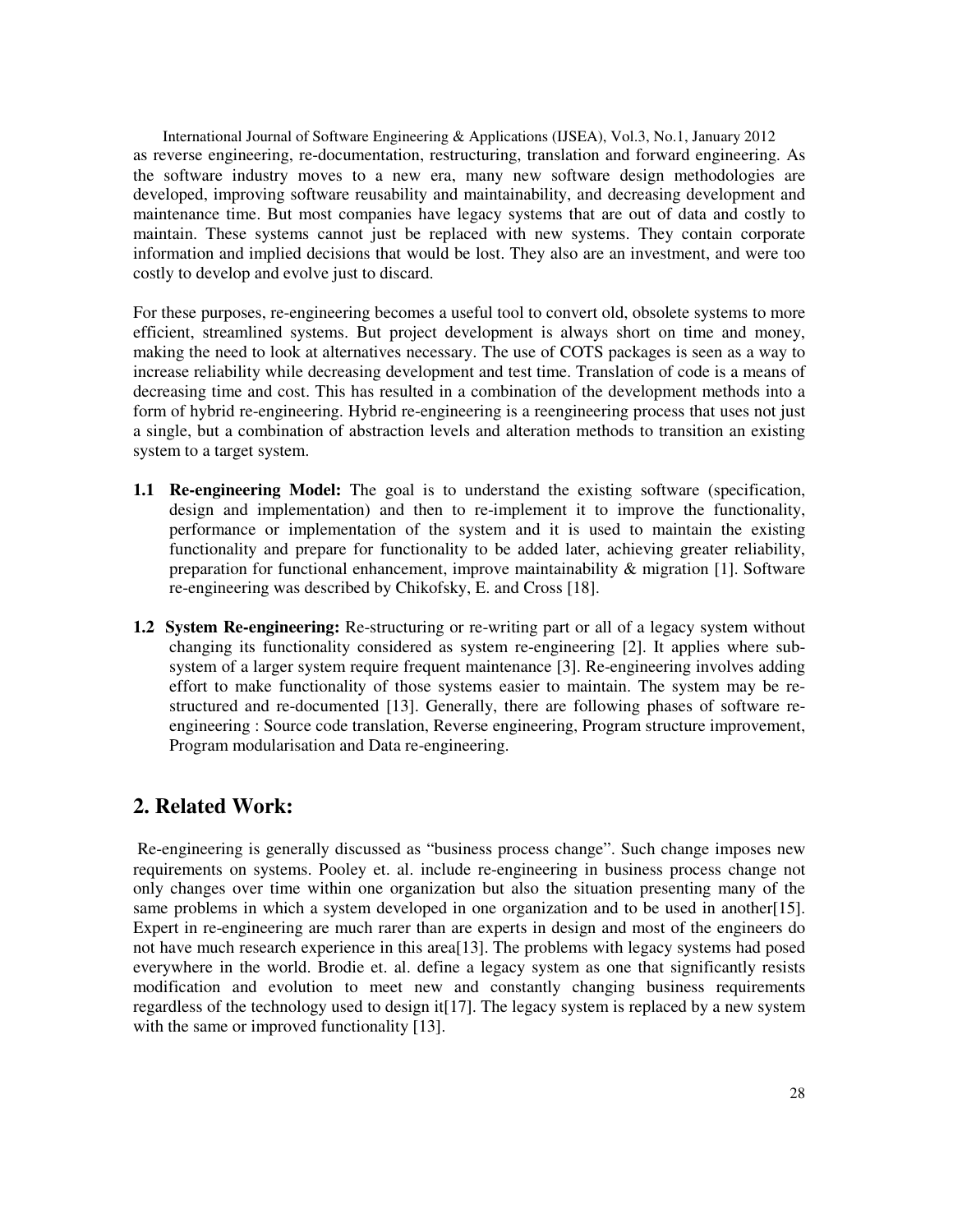

**Figure 1**- Hybrid Re-Engineering Model

# **3. Hybrid Re-engineering**

Hybrid re-engineering is a re-engineering process that uses not just a single, but a combination of abstraction levels and alteration methods to transition an existing system to a target system.

As shown in the figure 1, reverse engineering is the process in which we start from the implementation phase and moving towards the coding, design and requirement phase. Forward engineering is the process which provides downward abstraction from requirement to the implementation phase. In above figure reverse engineering & forward engineering both are represented simultaneously. At first step, the feasibility study is being done i.e. checking system compatibility, after the feasibility is done requirements are re-specify as per the need of the user. The Software Requirements Specification, an output of the requirement phase matters a lot as it consists of all the requirements in written form and is a legal document. In order to re-specify the requirements we need to map these with the SRS. Then after first phase we move towards the next phase i.e. mapping of restructured SRS to the design. The backtracking from one phase to other phase is possible in the figure and is denoted by a bi-directional arrow. In this phase the mapping of restructured SRS to the Design document is being done i.e. integration of new SRS to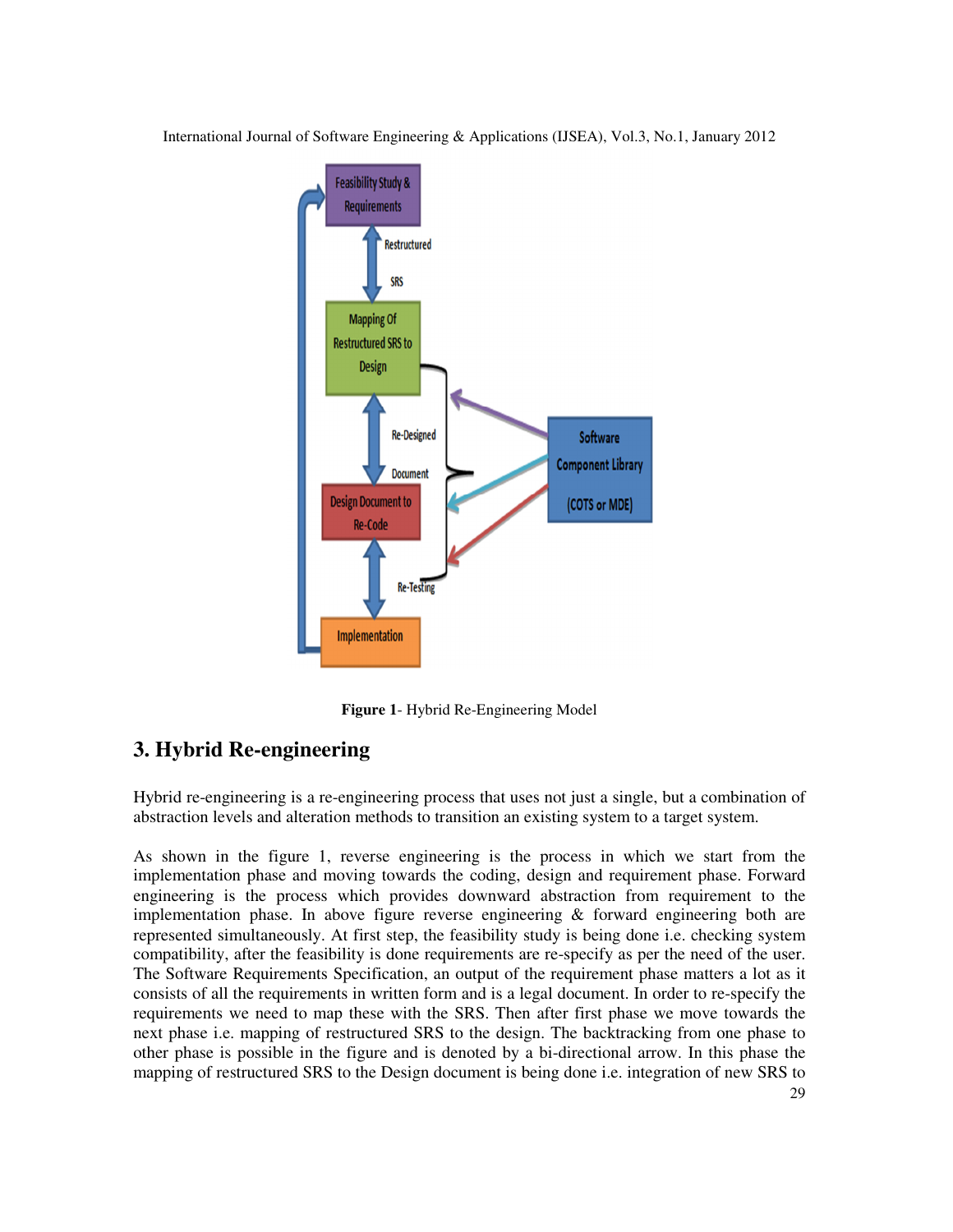International Journal of Software Engineering & Applications (IJSEA), Vol.3, No.1, January 2012 design in order to get the redesigned document which is the output of this phase. As SRS changes the design structure consisting of DFD/ ER diagrams/UML diagrams need to be changed as per the extent of changed requirements. After the second phase a redesigned document as an output we move to the next phase i.e. Design Document to recode wherein the coding part is being modified as per the changes being made in the design document to make effective the changed requirements. Figure 1 is depicting the way how hybrid re-engineering is working. We can backtrack from this phase to second phase and vice versa if there is such need. The output of this phase leads to retesting & reintegration of the various software modules to perform the exact functionality. As soon as the recode is being done or being modified by the experts so there is the need for testing team to retest the recoded software wherein they check for the bugs, errors & faults and if there is such thing then there is a need to go back to the previous phase or on the first phase of requirements. If everything is perfect so integration is being done among various modules or part of software system to act as a single system. After the integration of various modules are being done, there is a need to implement the modified system and get the target system which is required by the user.

The whole process or the phases as described above tends to the term *re-engineering* where in the existing system is being taken off performing the reverse engineering, forward engineering and thereby the target system after the modification being done at every phase. The main advantage of the re-engineering is that it reduces time, effort  $\&$  money as software is not developed from scratch. Besides the advantages of re-engineering, there are some limitations as there are no metrics available for quantitative measurement. A more sophisticated and efficient approach of re-engineering exists termed as hybrid re-engineering. Hybrid reengineering is an approach in which the part of system which is causing problem is structured again and remaining is kept as it. We can also say that there are two parts of a system i.e. stable  $\&$  unstable. A stable part is that part that is not causing any problem to the software and need not be touched although the unstable part is that part which is causing problem in the system and hence needs to be reengineered.

In order to do the hybrid reengineering the reengineering model is mapped on with the software component library that can be Commercial off the shelf (COTS) or Math description engineering (MDE). Because hybrid reengineering uses COTS or MDE libraries through which design and requirements can be specified much faster thereby reducing effort, time and increasing reliability. COTS have some risk associated with it i.e. A package will not perform an anticipated or advertised, or that will be unreliable, immature or incomplete. Also COTS product may limit further enhancements to the system because changes in COTS provided functions may not be possible due to legal or contractual issues. All the main principles of hybrid reengineering approach namely re-specify, redesign, recode & retest the main task remains of integrating all the work of these principles together to make an effective model or system. Any specific principle is useless unless there is no integration with the other. **For Example:** If software developer is developing software by following various SDLC phases and works on every phase but did not integrate with each other so one cannot move further to achieve the ultimate objective. So, **custom glue** provides an interface between all these phases to integrate with each other is applied on.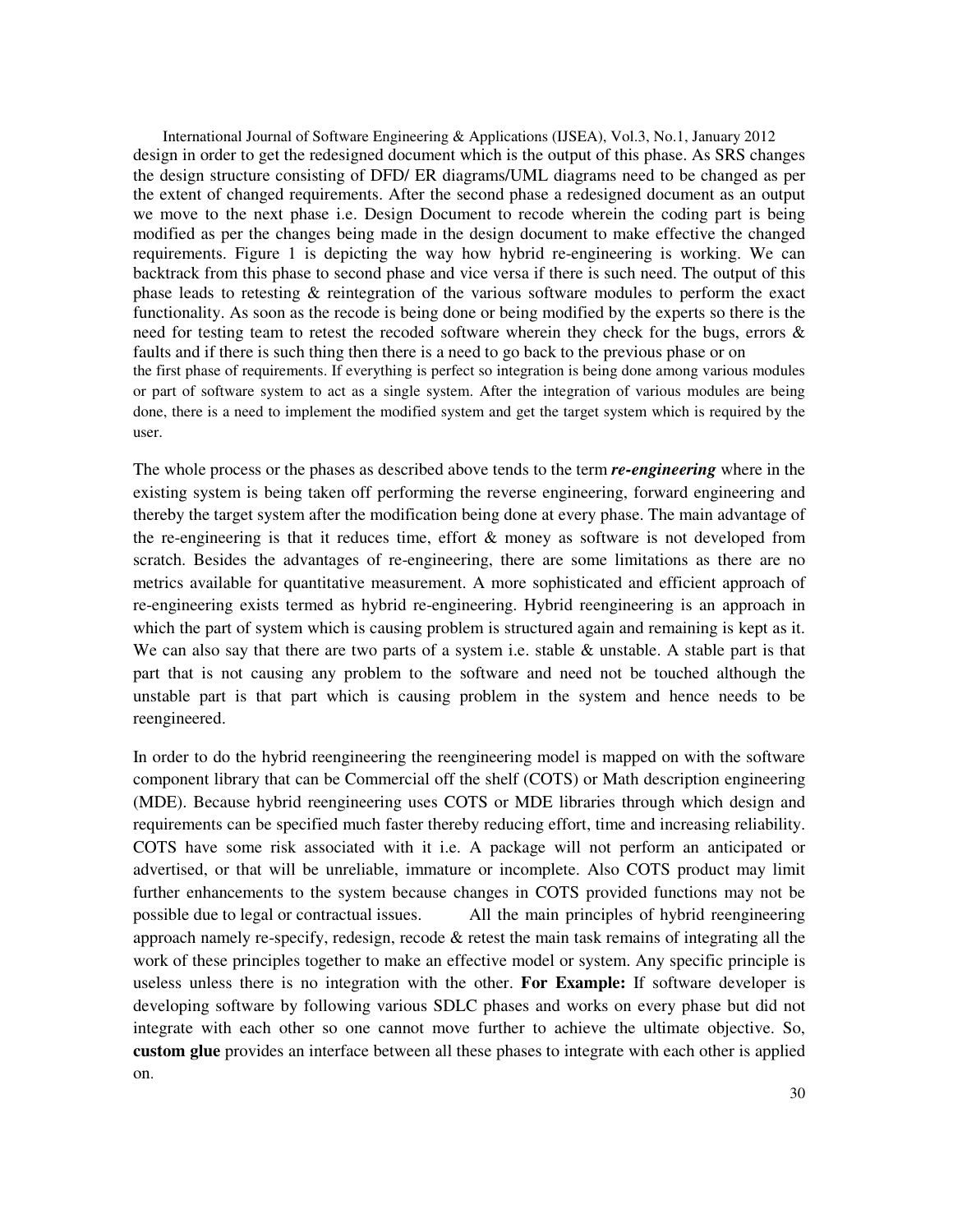International Journal of Software Engineering & Applications (IJSEA), Vol.3, No.1, January 2012 **3.1 Benefits of Hybrid Re-engineering:** 

 Hybrid re-engineering has the advantage that it reduces development schedule and hence reduced costs. The development schedule is shortened first by minimizing the amount of reverse engineering. The

use of COTS decreases forward engineering development and test time and thus costs. The use of properly selected COTS also increases reliability because these packages have been extensively tested.

#### **3.2 Limitations of Hybrid Re-engineering:**

Since the hybrid re-engineering is a new approach in the re-engineering although a very cost efficient approach as it reduces development time & cost but there are no metrics available for this in order to measure the scalability & performance.

#### **4. Risk Assessment**

One method for identifying risks is to create a risk item checklist [6]. Figure 2 is represented different risks associated with software development life cycle phases.

| S  | <b>PHASES</b> | <b>RISKS</b>         |
|----|---------------|----------------------|
| NO |               |                      |
|    |               | The package will not |
| 1. | Requirements  | perform an           |
|    |               | anticipated or       |
|    |               | advertised, or that  |
|    |               | will be unreliable,  |
|    |               | immature or          |
|    |               | incomplete.          |
| 2. |               | Custom code has the  |
|    | Design        | same inherent risks  |
|    |               | as any software      |
|    |               | developed: Quality,  |
|    |               | Reliability, and     |
|    |               | Schedule.            |
| 3. |               | Availability of      |
|    | Coding        | experienced          |
|    |               | personnel.           |
|    |               |                      |
| 4. | Testing $\&$  | External & Tool      |
|    | Integration   | Support              |

**Figure 2**- Risks Associated With Hybrid Re-Engineering Model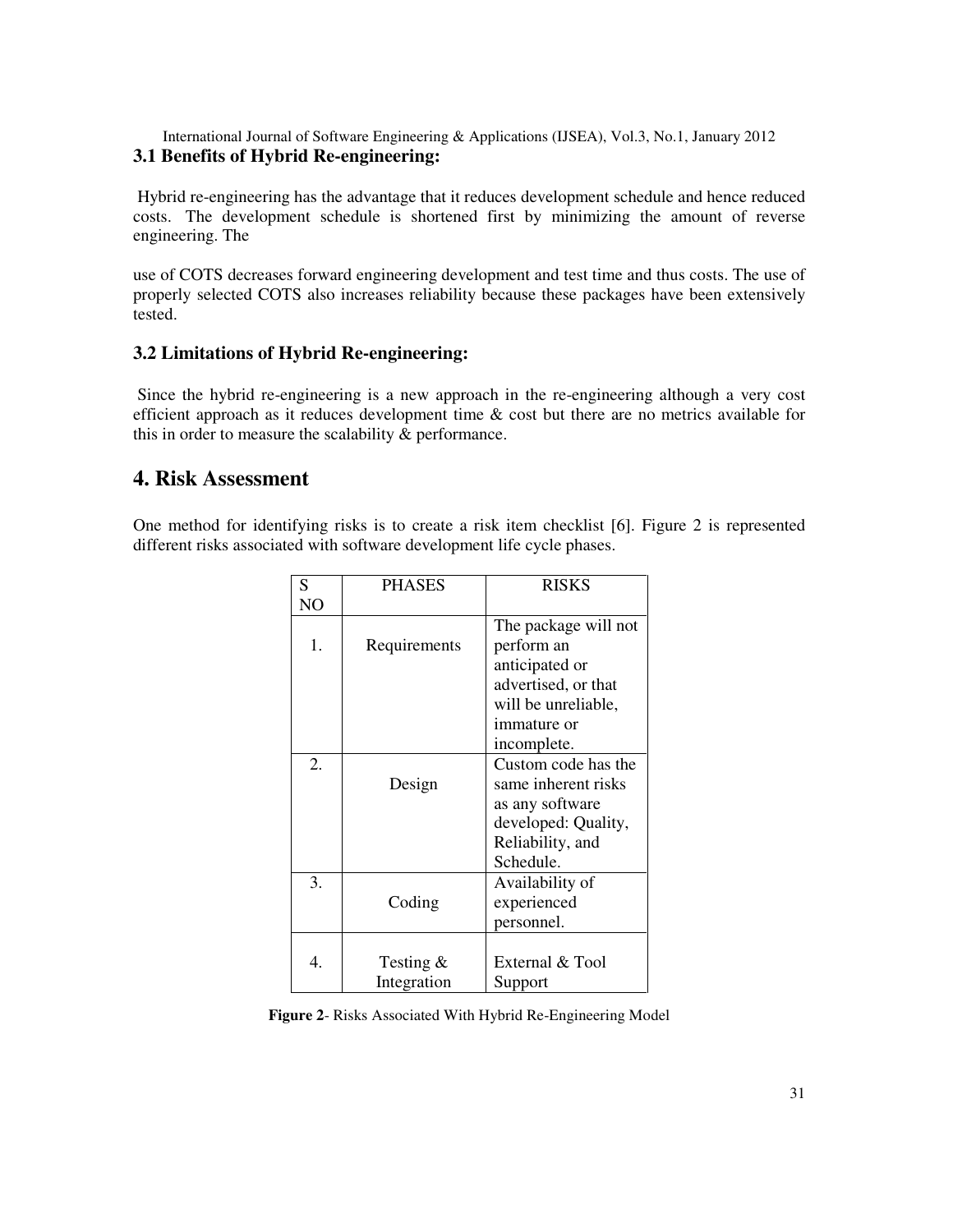International Journal of Software Engineering & Applications (IJSEA), Vol.3, No.1, January 2012 This is the broad classification while as shown in Figure 3, the categorization can be used for risk identification and focuses on some subset of technical, known and project risks in the following generic subcategories:

- i. Development Environment (DE)—risks associated the availability and quality of the COTS/MDE tools.
- ii. Product Size (PS)—risks impact is directly proportional to the overall product size that has to be hybrid re-engineered/re-build/re-modified.
- iii. Size and experience (ST)—risks associated with the overall technical and project experience of the software engineers who will do the task of hybrid re-engineering.
- iv. Customer characteristics (CU)—risks associated with the sophistication of the customer and the developer's ability to communicate with the customer in a timely manner.
- v. Technology to be built (TE)—risks associated with the complexity of the system to be reengineered and the "newness" of the technology that is packaged by the system.
- vi. Process definition (PR)—risks associated with respect to the process followed by the organization to perform hybrid re-engineering.
- vii. Business impact (BU)—risks associated with constraints imposed by management or the marketplace and also the Domain of the business causes risks for performing hybrid reengineering.



**Figure 3**- Classification of risks with their category

The cloud in figure 3 is representing the risks those are reduced with the help of hybrid reengineering. Quality, reliability, Schedule, COTS performance up to the standard and interfacing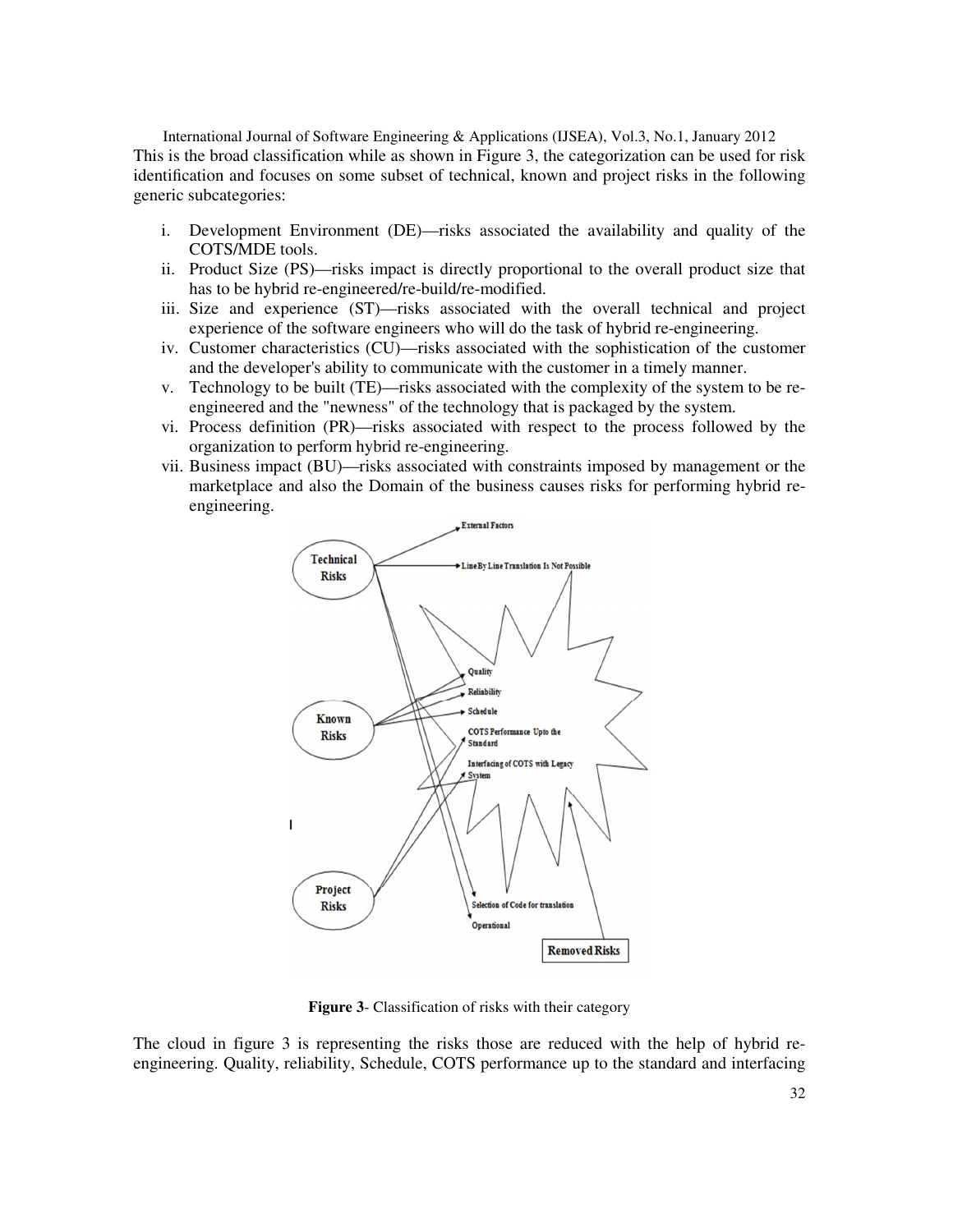International Journal of Software Engineering & Applications (IJSEA), Vol.3, No.1, January 2012 of COTS with legacy software, these risks are reduced because the development schedule is shortened first by minimizing the amount of reverse engineering and the use of COTS decreases forward engineering development and test time and thus costs. The use of properly selected COTS also increases reliability because these packages have been extensively tested[3][11].

The mapping diagram can be organized in different ways. Questions relevant to each of the topics can be answered for each software project. The answers to these questions allow the planner to estimate the impact of risk. A different risk item checklist format simply lists characteristics that are relevant to each generic subcategory. Finally, a set of "risk components and drivers" are listed. A mapping of various risks and impact on various attributes of software project has been proposed in the paper. This provides useful insight into generic risks for software projects and should be used whenever risk analysis and management is instituted. However, a relatively short list of questions can be used to provide a preliminary indication of whether a project is "at risk". These risks may be catastrophic, critical, marginal or negligible depends on the impact value [10]. In figure 4 all underlined risks are reduced /eliminated by hybrid re-engineering. As shown in below figure 4 various risks associated with the different type of principles are mapped in or linked with each other by direction. Technical risk, threaten the quality and timeliness of the software to be produced. If the technical risk becomes a reality, implementation may become difficult or impossible. Known risks are those risk that can be uncovered after careful evaluation of the project plan the business and technical environment in which the project is being developed. Project risks; threaten the project plan i.e. if the project risks become real it is likely that the project schedule will slip and that costs will increase.

# **5. Software Metrics for Hybrid Re-Engg.**

Metrics is a quantitative measurement of its attributes. Various parameters such as Cost, Reliability, Quality, Object-Oriented Measures, Reusability, Complexity, and Portability can be used to measure the software re-engineering in quantitative form. As shown in figure. 5, corresponding metrics leads to various factors responsible for the measurement of the software re-engineering.

# **6. Software Maintenance**

Software maintenance is the process of modifying a software system or component after delivery to correct faults, improve performances or other attributes, or adapt to a changed environment. In case of hybrid reengineering Corrective & Perfective maintenance is applicable. Here in case of corrective maintenance the developed software is considered and as per the user requirements forward engineering followed by reverse engineering in order to get the changed requirements  $\&$ finally modify or reengineer

the software system. While in case of perfective maintenance, we apply reengineering processes in order to modify the software system in terms of performance.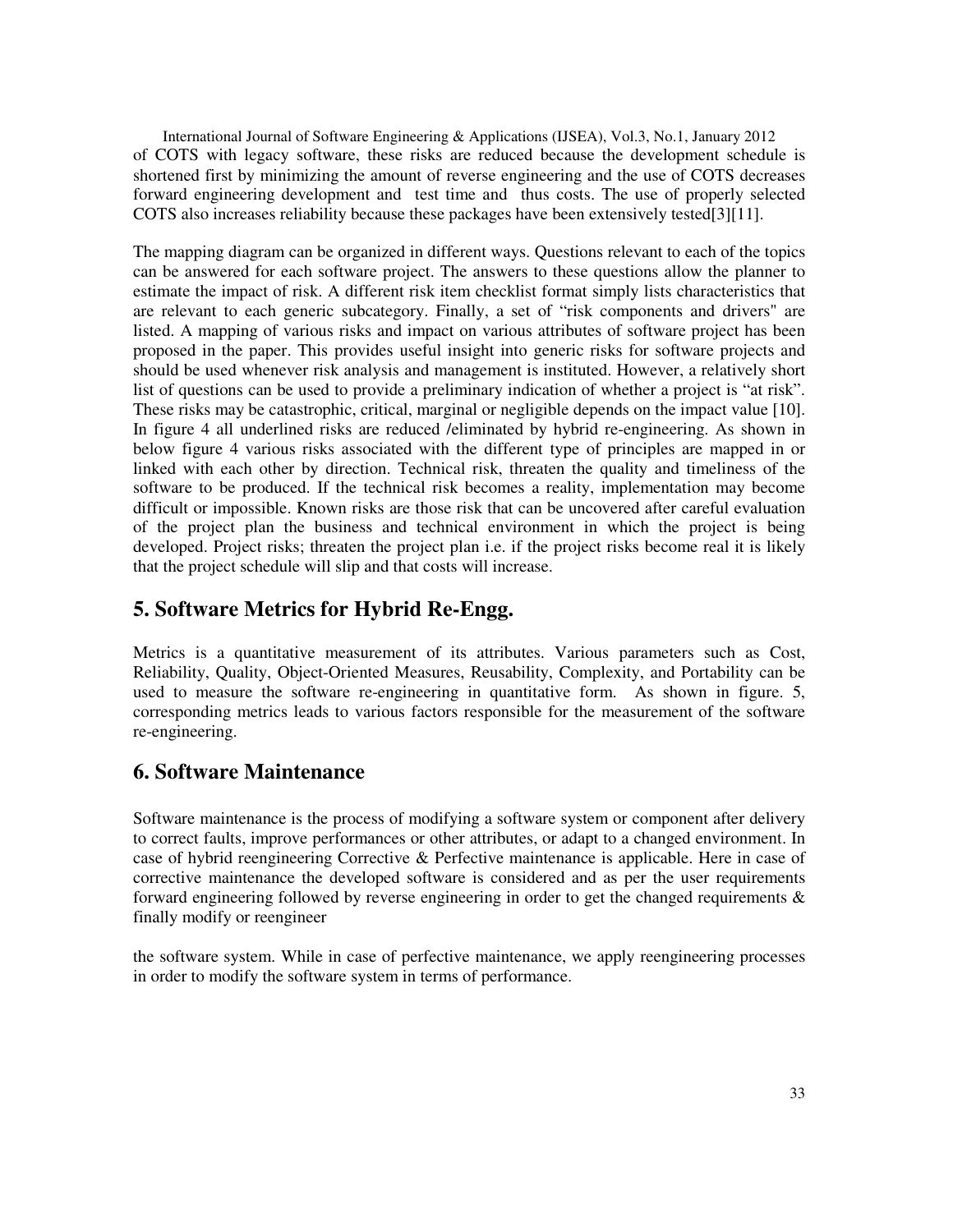

**Figure 4**- Mapping of Risks with the impact on software system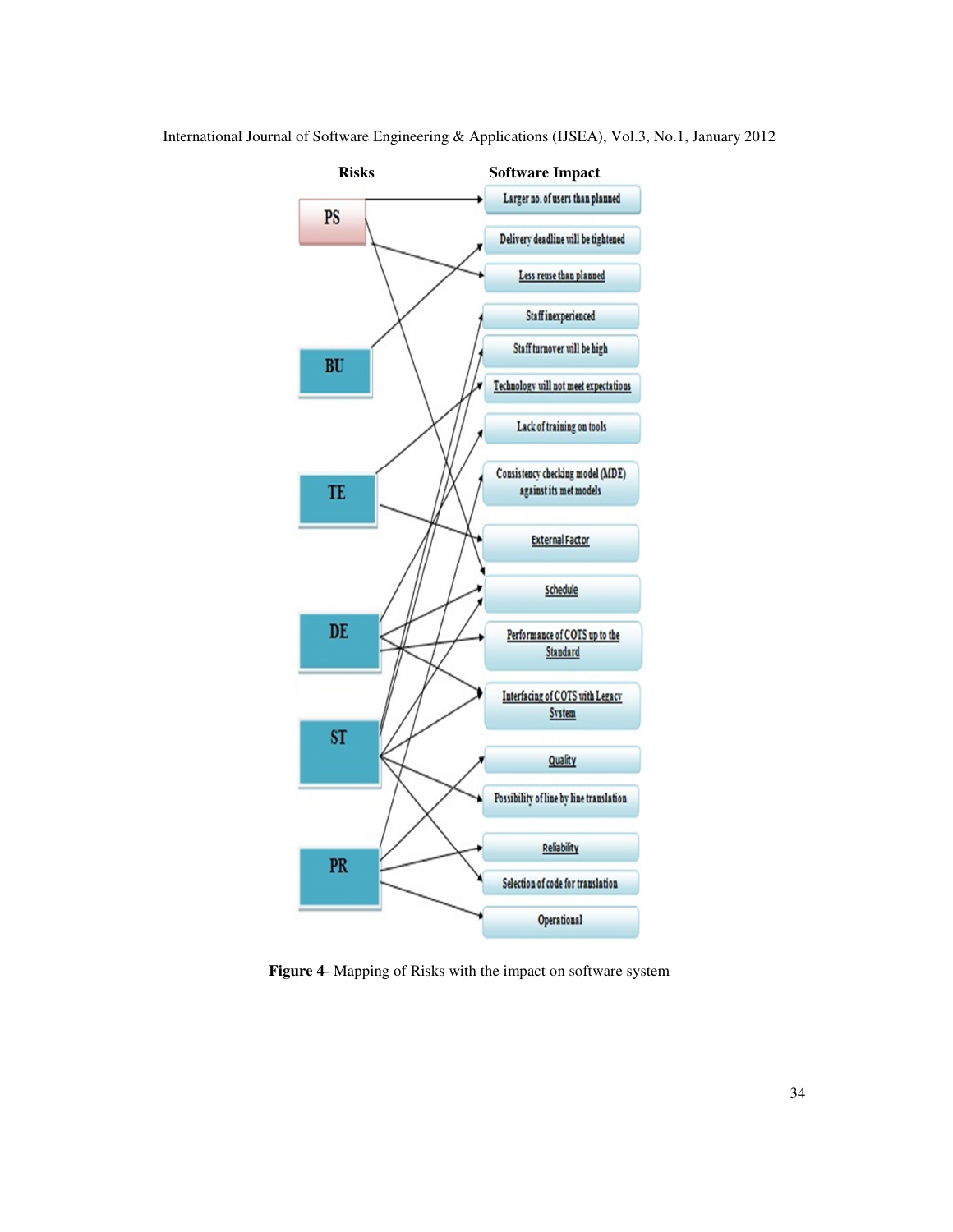|                    | Size(LOC,FP)<br>٠             |
|--------------------|-------------------------------|
| <b>Complexity</b>  | <b>Design Structure</b>       |
|                    | <b>Data Analysis</b>          |
|                    | <b>Efforts(Person Months)</b> |
| Cost               | <b>Time</b>                   |
|                    | Productivity                  |
|                    | Interoperability<br>$\bullet$ |
| Reliability        | <b>Availability</b>           |
|                    | <b>MTTR</b>                   |
|                    | <b>MTTF</b>                   |
|                    | · Retrievability              |
|                    | <b>Integrability</b>          |
| <b>Reusability</b> | <b>Testability</b>            |
|                    | <b>Generality</b>             |
|                    | • Portability                 |
|                    | <b>Modifiability</b>          |
|                    | • Functionality               |
|                    | <b>DRE</b>                    |
|                    | <b>Complexity</b>             |
| Quality            | • Reliability                 |
|                    | Reusability                   |
|                    | Performance                   |
|                    | <b>Security</b>               |
| Object             | <b>Inheritance</b>            |
| <b>Oriented</b>    | <b>Encapsulation</b>          |
| <b>Measures</b>    | Polymorphism                  |
|                    | <b>A</b> hstraction           |

**Figure 5**- Hybrid Engineering Metrics

## **7. Conclusion**

Rapid changes in the computer industry continually introduce new hardware and software, making older systems obsolescent and difficult to maintain. Software re-engineering provide reduced risk level. There is a high risk in new software development. There may be development problems, staffing problems and specification problems which are reduced by the use of reengineering process. Another advantage of software re-engineering is reduced cost. The cost of re-engineering is often significantly less than the costs of developing new software because some part i.e. sub-systems are used as it is and some sub-systems are changed. Based on previous history, project development is usually short on time and money, making it necessary to look at alternatives. Hybrid Re-engineering plays a vital role in this scenario. The use of re-engineering approaches provides a way to increase reliability and quality of the system while decreasing development efforts. Translation of code is a means of decreasing time and cost. This results in a combination of development methods into a form of hybrid re-engineering.